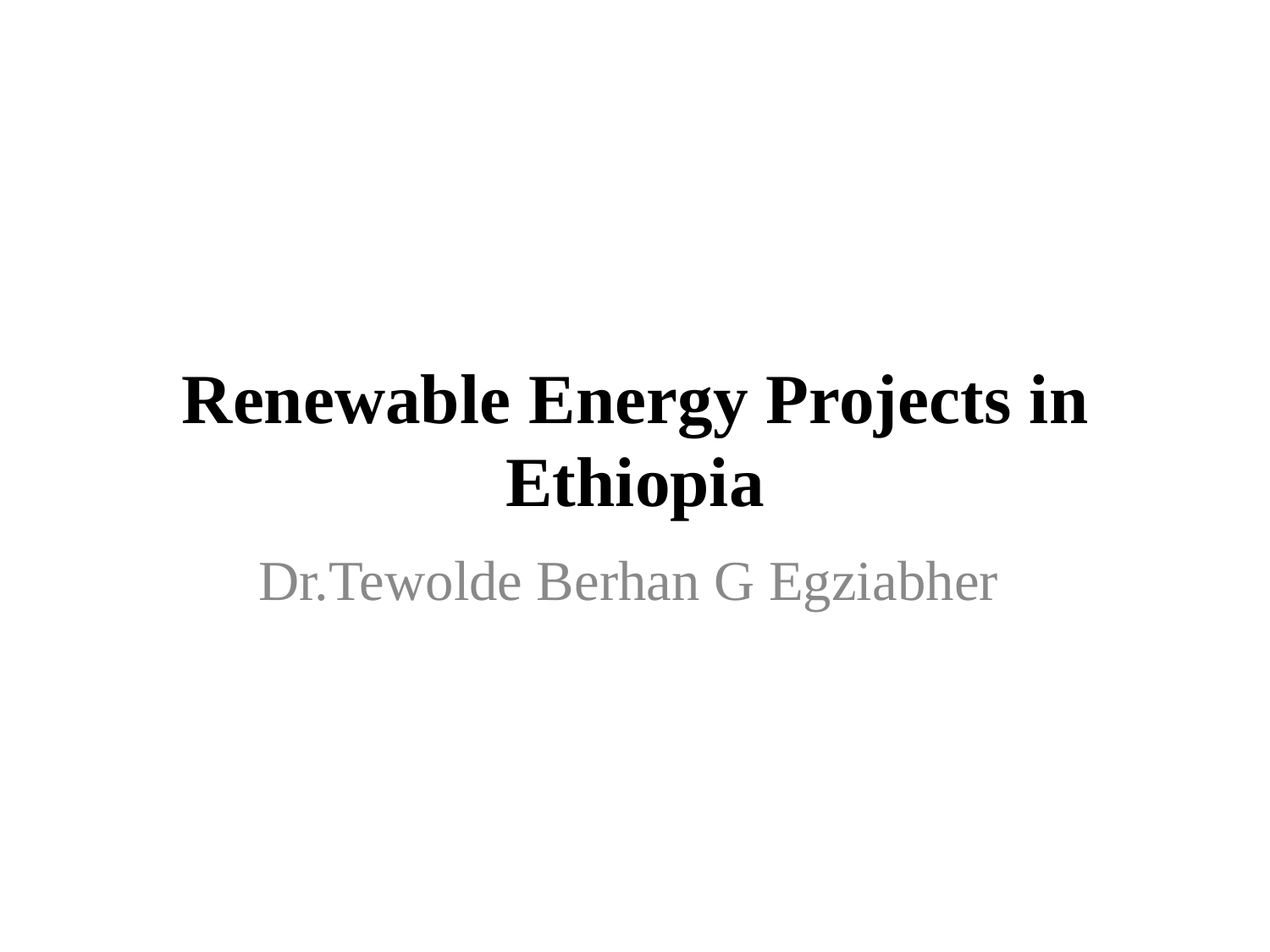### Introduction

- For Ethiopia, green growth is a necessity as well as an opportunity to be seized.
- It is a necessity because it must arrest land degradation that threatens millions of our citizens with poverty. It is an opportunity because it motivates to use our country's huge renewable energy potential in the development of our economy. That is why Ethiopia has developed its Climate Resilient Green Economy Strategy to transform it by 2025 from its present LDC status with agriculture as its main economic sector and annual per capita greenhouse gas emission of 1.8 tonnes to a lower middle income status with industry as its main economic sector and with zero net carbon emission.
- The renewable energy potential includes hydropower, geothermal power, wind power and solar power.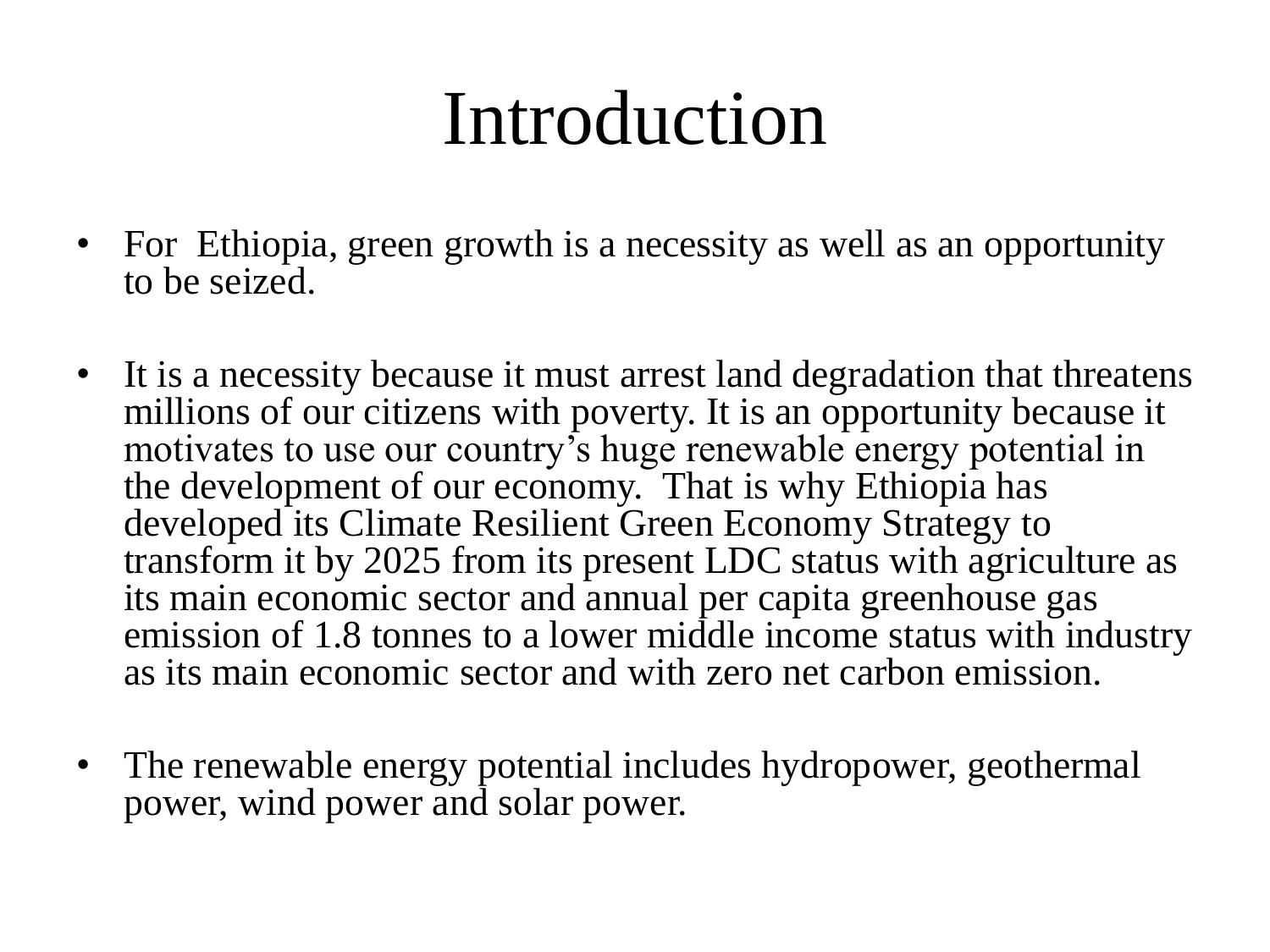#### **Hydro Power**

• The electricity in Ethiopia's grid is now derived entirely from renewable energy. Hydropower accounts for most of it with some wind power added. But the gird reaches now mainly the urban population, which adds up to less than 20% of the total. Our long-term plan is to for the gird to reach all rural homesteads as well in about 20 years. In the mean time, we are pushing for fuel wood efficient stoves and biogas, with solar panel to power telecommunication technologies in rural areas.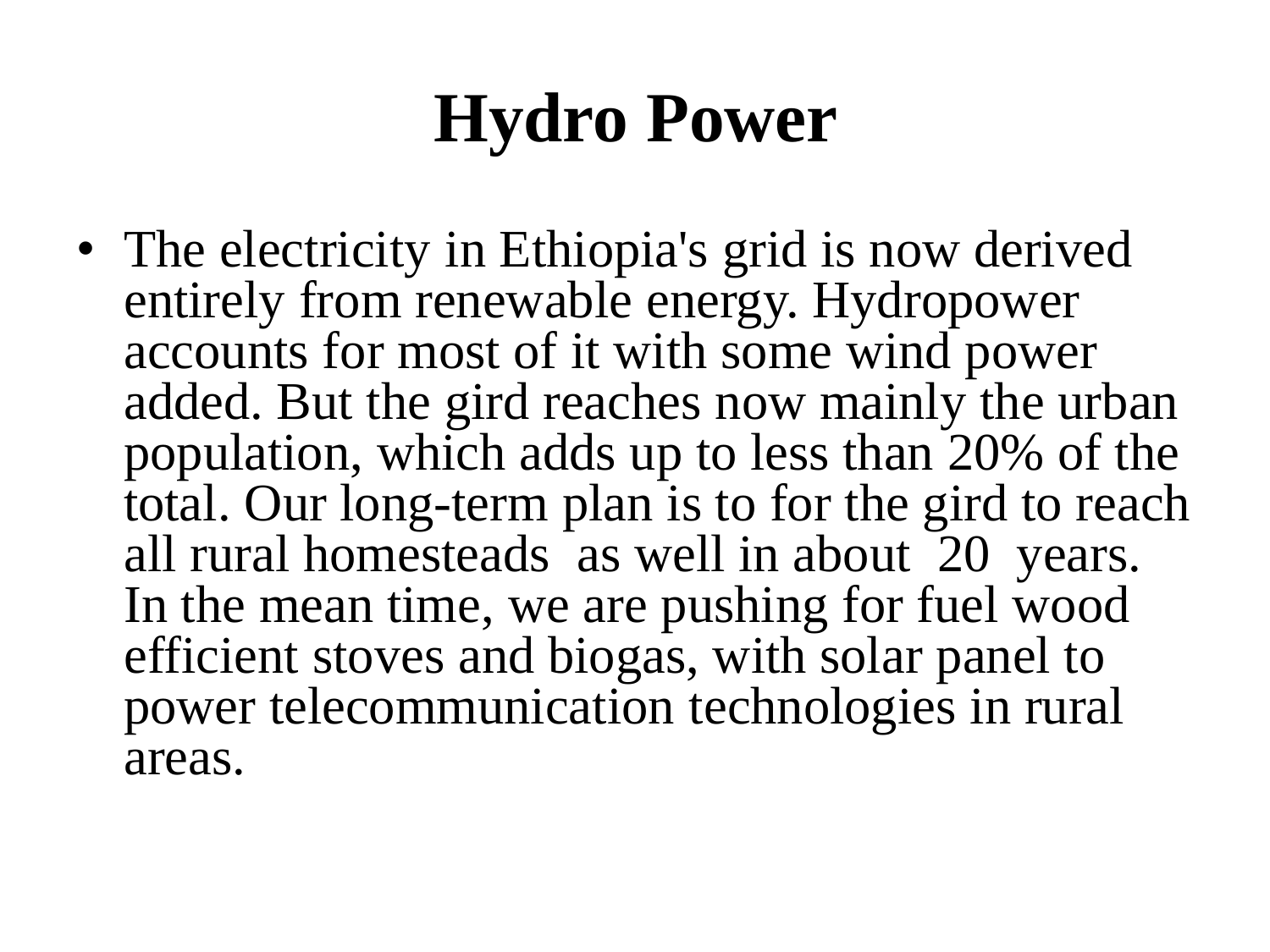# **Hydro Power**

- **Gibe III** hydropower plant project is currently under construction, some 250 km south-west of Addis Ababa. The installed power will be 1,870 MW per year.
- The construction of two power generating plants downstream entitled the Gibe IV and Gibe V has now been planned.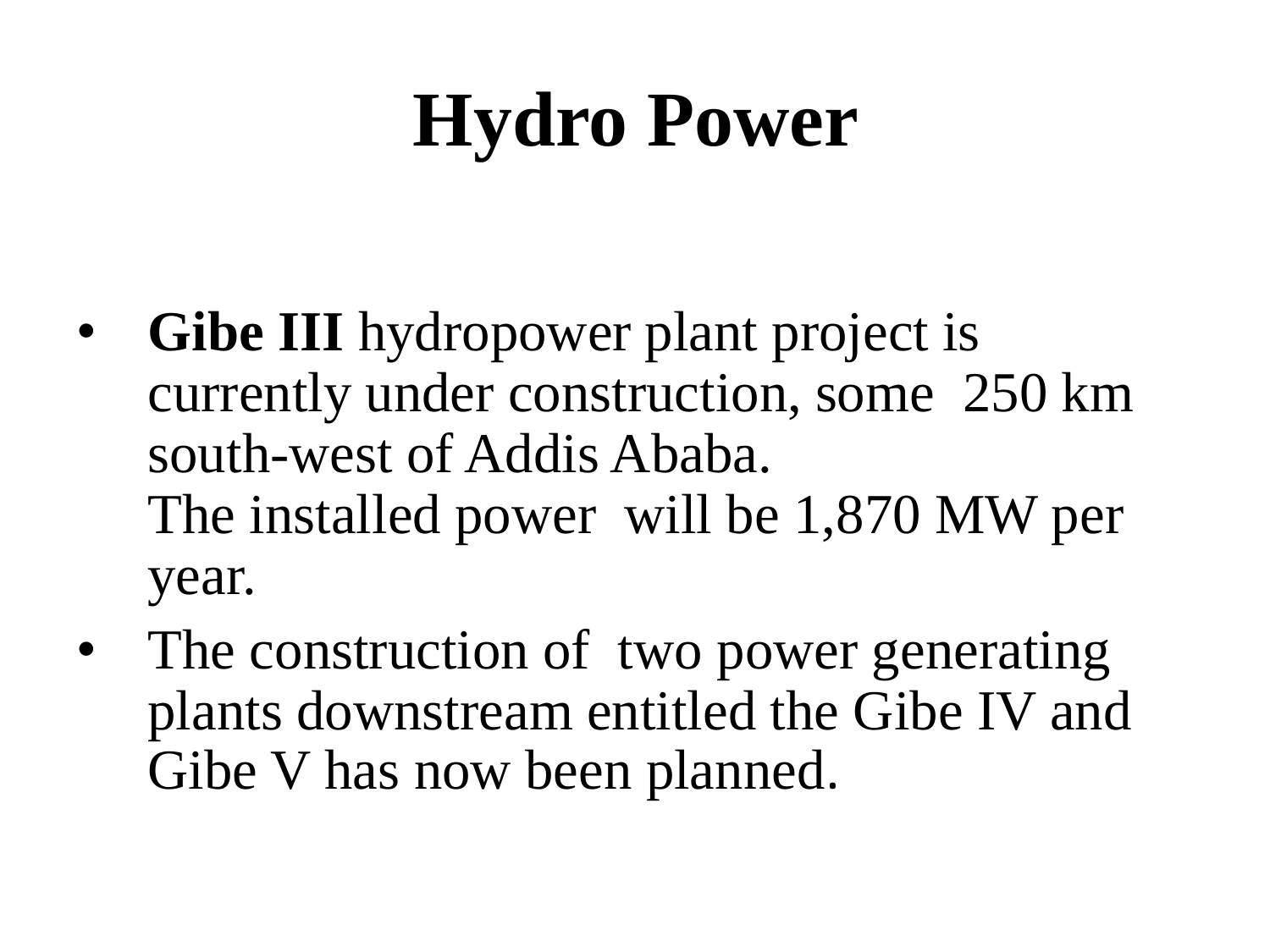## **Hydro Power**

• **The Great Renaissance Dam,** on the Blue Nile is planned to have a total capacity of generating 6000 MW when it is fully operational. The construction will be finalized in 2015.

• The Ethiopian government is funding the entire project from domestic sources, including by getting money through selling bonds to the public.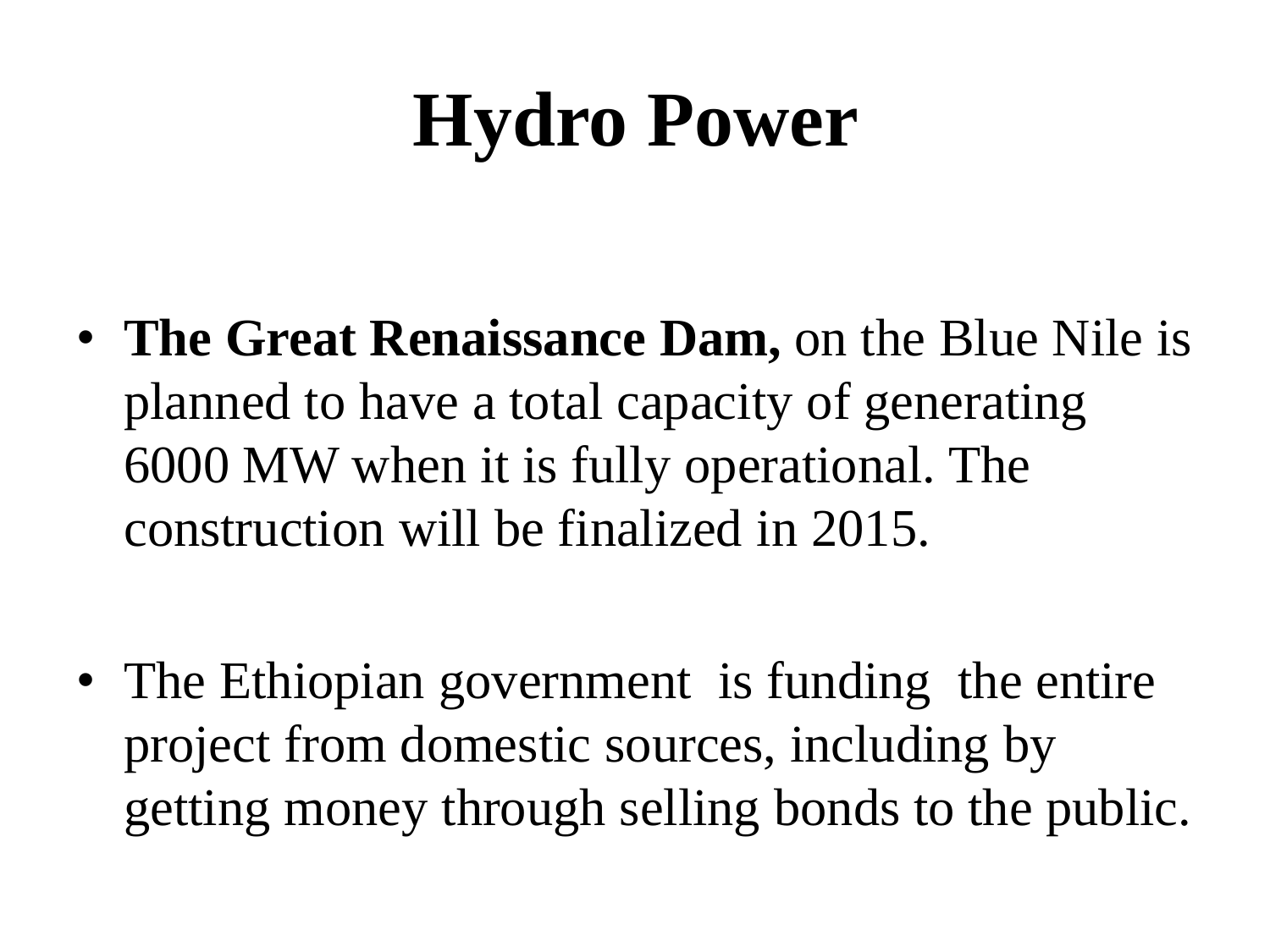## **Wind Farms**

- **The Ashegoda Wind Farm**, about 700 kms North of Addis Ababa has started generating 120 MW of electricity per year. It helps to start diversifying electricity generation, which would otherwise remain entirely from hydropower and thus susceptible to extreme weather events. Its construction was funded from both domestic and international sources.
- **The Adama Wind Farm**, which is also now operational, is about 80kms South of Addis Ababa. It produces 51MW of electricity per year.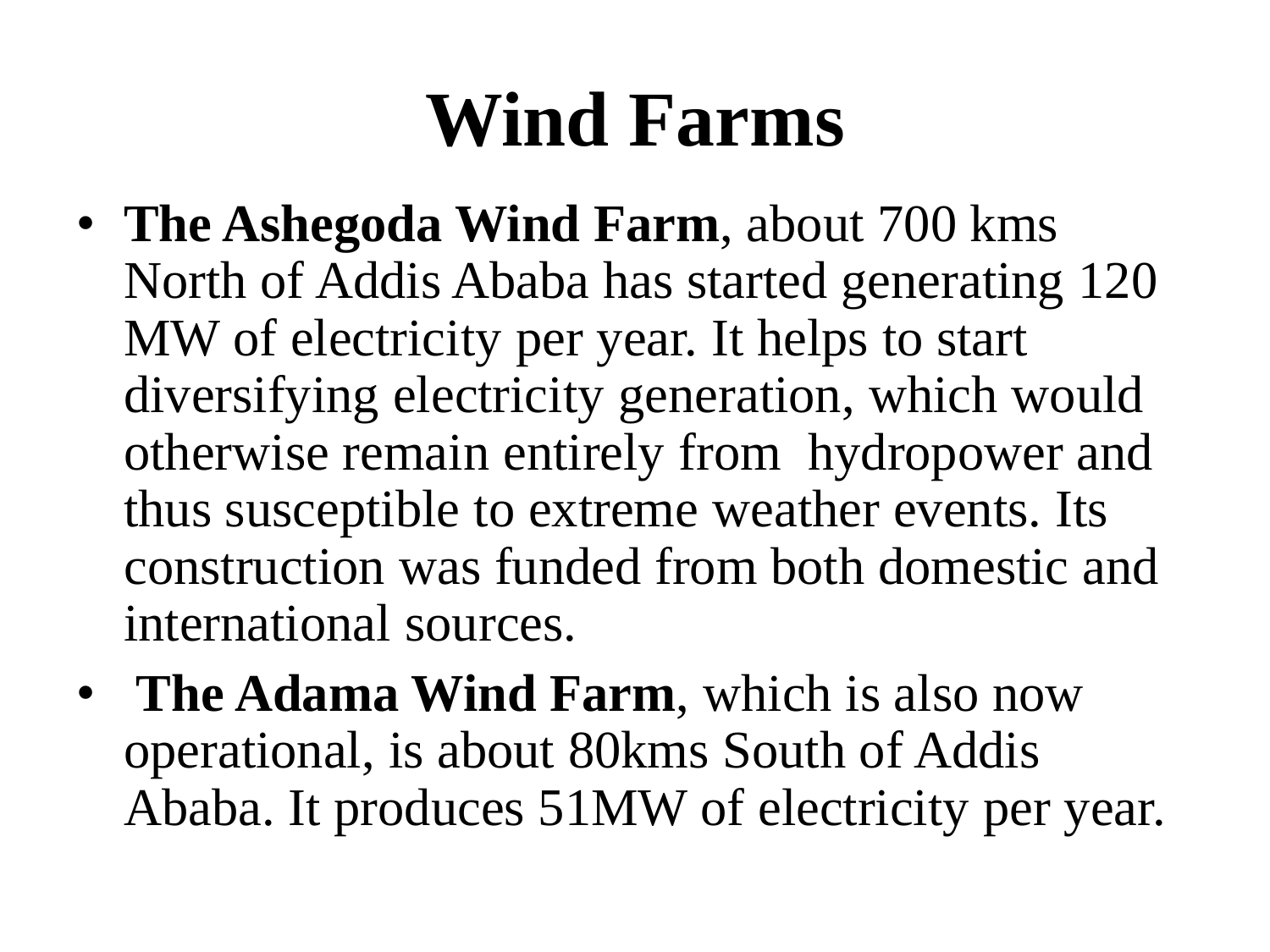### **Geothermal**

• As part of its plans to mix renewable energy sources in generating electricity and thus attain resilience against extreme weather events, Ethiopia has started constructing a geothermal electric power generating capacity of 1,000 MW per year in the Rift Valley. The first phase, which will produce 500 MW per year, will be completed in 2018. The second phase, which will generate another 500 MW per year, will be completed in 2021.